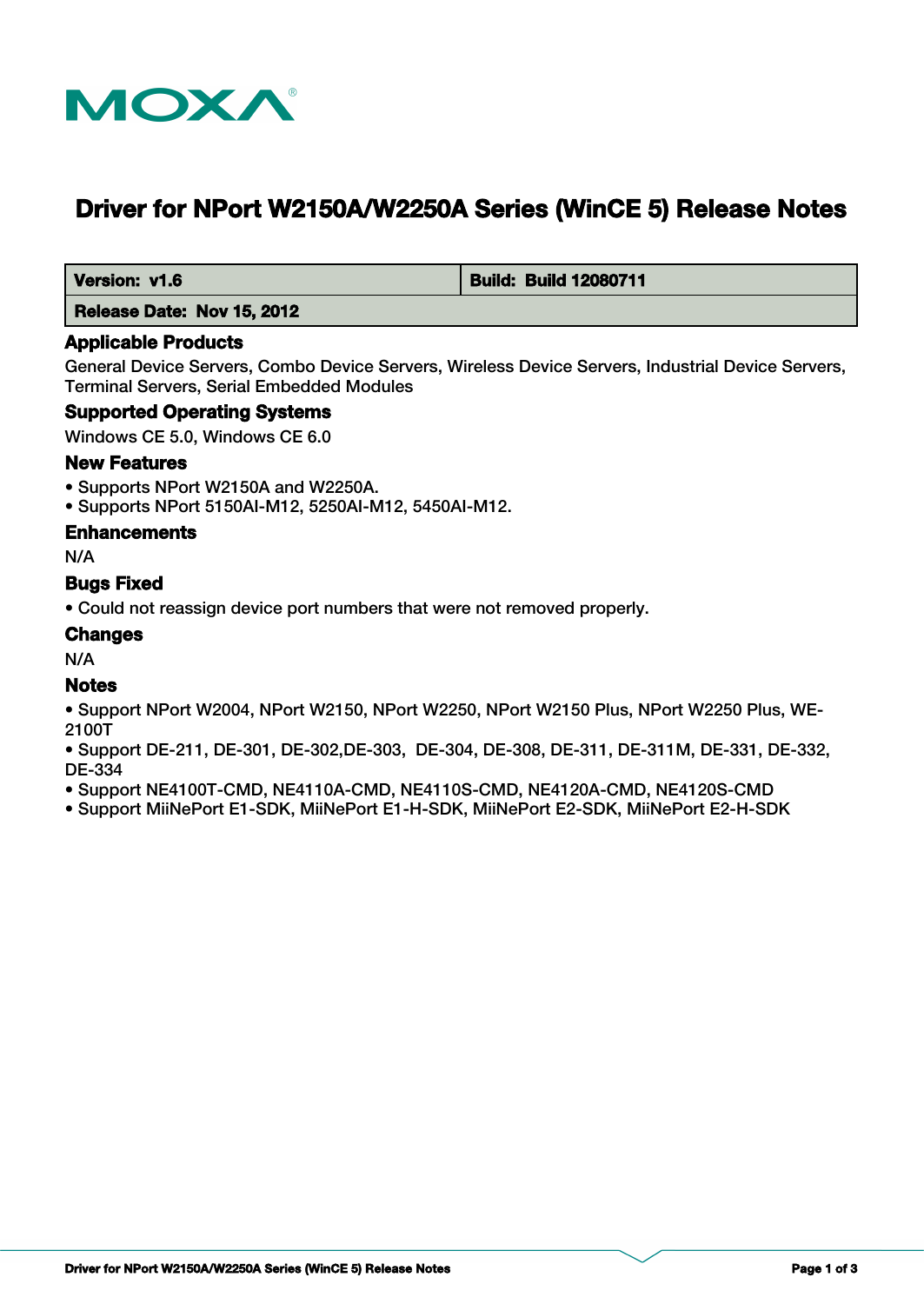

 **Release Date: N/A**

### **Applicable Products**

General Device Servers, Combo Device Servers, Wireless Device Servers, Industrial Device Servers, Terminal Servers, Serial Embedded Modules

#### **Supported Operating Systems**

Windows CE 5.0, Windows CE 6.0

#### **New Features**

- Supports MiiNePort E1/E1-H/E2/E2-H SDK.
- Supports MiiNePort W1.

#### **Enhancements**

N/A

#### **Bugs Fixed**

N/A

# **Changes**

N/A

### **Notes**

• Support NPort W2004, NPort W2150, NPort W2250, NPort W2150 Plus, NPort W2250 Plus, WE-2100T

• Support DE-211, DE-301, DE-302,DE-303, DE-304, DE-308, DE-311, DE-311M, DE-331, DE-332, DE-334

• Support NE4100T-CMD, NE4110A-CMD, NE4110S-CMD, NE4120A-CMD, NE4120S-CMD

• Support MiiNePort E1-SDK, MiiNePort E1-H-SDK, MiiNePort E2-SDK, MiiNePort E2-H-SDK